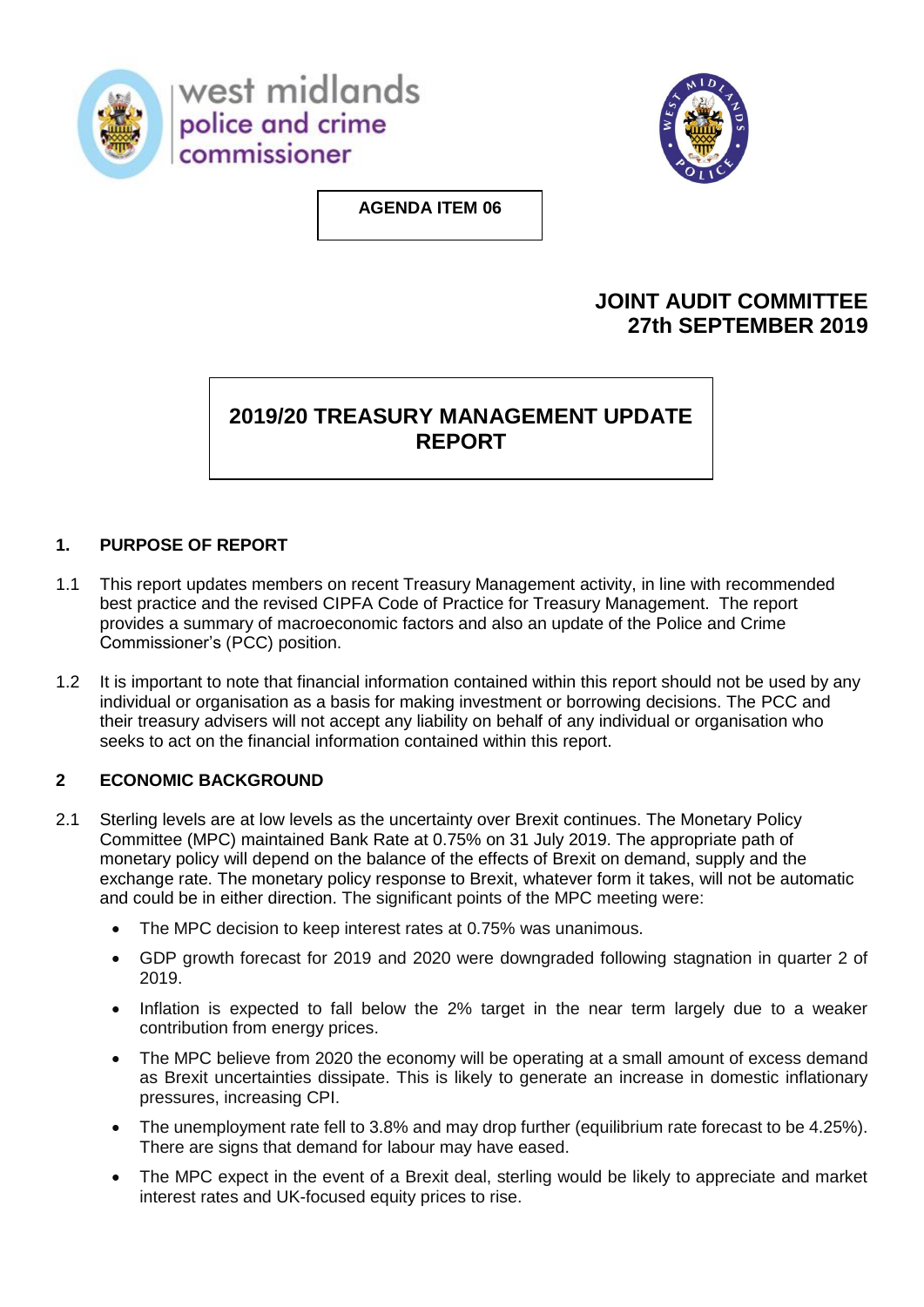#### **3. INTEREST RATE FORECAST**

3.1 The following forecast (as at 04/09/19) of interest rates has been provided by Link Asset Services, our treasury management advisors

| <b>Forecasts</b>       | <b>Sep-19</b> | <b>Dec-19</b> | <b>Mar-20</b> | <b>Jun-20</b> | <b>Sep-20</b> | <b>Dec-20</b> | <b>Mar-21</b> | <b>Jun-21</b> |
|------------------------|---------------|---------------|---------------|---------------|---------------|---------------|---------------|---------------|
| <b>Bank Rate</b>       | 0.75          | 0.75          | 0.75          | 0.75          | 0.75          | 1.00          | 1.00          | 1.00          |
| 5 year<br><b>PWLB</b>  | 1.20          | 1.30          | 1.50          | 1.60          | 1.70          | 1.70          | 1.80          | 1.90          |
| 10 year<br><b>PWLB</b> | 1.50          | 1.60          | 1.80          | 1.90          | 2.00          | 2.00          | 2.10          | 2.20          |
| 25 year<br><b>PWLB</b> | 2.10          | 2.30          | 2.40          | 2.50          | 2.60          | 2.70          | 2.70          | 2.80          |
| 50 year<br><b>PWLB</b> | 2.00          | 2.20          | 2.30          | 2.40          | 2.50          | 2.60          | 2.60          | 2.70          |

*Note: PWLB is the Public Works Loans Board which is the main body through which the PCC borrows money against capital requirements. The rates shown in the table are for interest only loans over different loan periods, with the principal repayable as a lump sum at the end of the loan period.*

3.2 Long term PWLB borrowing rates (50 years) are expected to steadily increase to reach 2.60% by the end of 2020 due to high levels of gilt issuance and investor concerns over inflation.

#### **4. ANNUAL INVESTMENT STRATEGY**

- 4.1 The Treasury Management Strategy Statement (TMSS) for 2019/20 was approved by the PCC in March 2019. The PCC's Annual Investment Strategy which is included in the TMSS outlines the PCC's investment priorities as "Security of Capital and Liquidity".
- 4.2 The best possible return on investments will be pursued but only to the extent that this is consistent with the proper levels of security and liquidity. In the current economic climate it is considered appropriate to keep a proportion of investments short term, and only invest longer with other local authorities and highly credit rated financial institutions, using Link Asset Services' suggested creditworthiness approach.
- 4.3 This creditworthiness approach includes credit rating and Credit Default Swap information collected on a daily basis by Link Asset Services. A full list of investments held as at 6 September 2019 is shown in **Appendix 1.**
- 4.4 The level of funds invested at 6 September 2019 was £185.6m with maturity dates ranging between 1 day and 3 years. This is high because the PCC received the full year's police pensions top up grant of £92m in July and the monthly grant of £38m has been received for September.
- 4.5 The average cumulative interest rate achieved on temporary investments maturing by 31 August 2019 was 0.83% which compares well with benchmarks of 0.57% for 7 day London Interbank Bid Rates (LIBID) and 0.79% for 3 month London Interbank Offered Rate (LIBOR) over the same period as shown in **Appendix 2).**
- 4.6 The PCC's budgeted investment return for 2019/20 is £1.0m and performance for the year to date is in line with the budget expectation.
- 4.7 The investment returns for 2019/20 will include returns from the £5m invested with the CCLA property fund. A longer term investment that both boosts average returns and diversifies the portfolio of investments.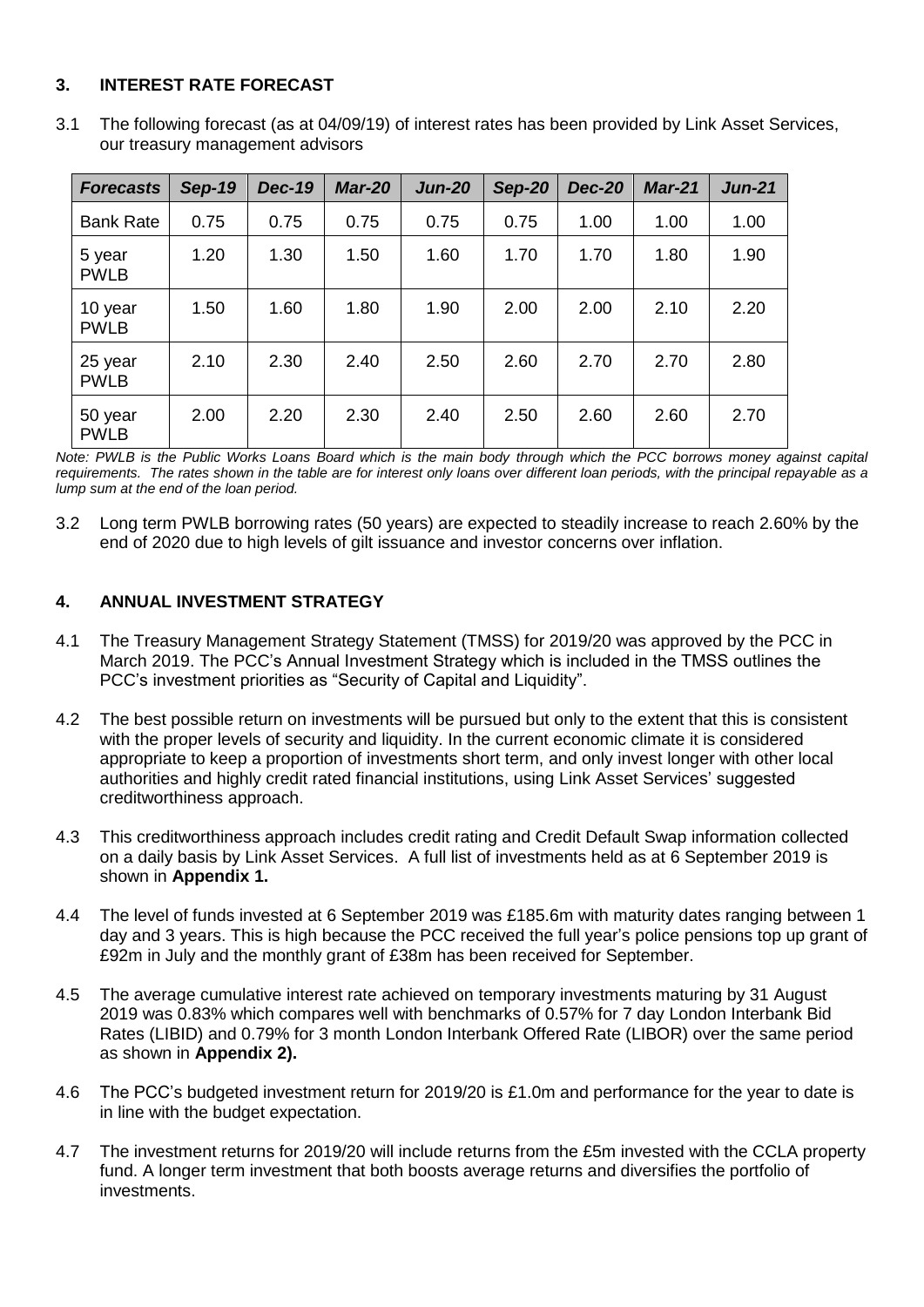#### **5 PRUDENTIAL INDICATORS**

- 5.1 It is a statutory duty for the PCC to determine and keep under review the affordable borrowing limits that were part of the Prudential Indicators agreed in the Treasury Management Strategy Statement approved in March 2019.
- 5.2 The Prudential Indicators were not breached during the first 5 months of 2018/19, as shown in the table below:

| <b>Prudential Indicator</b>                        | 2019/20<br><b>Indicator</b> | <b>Actual to</b><br>31/08/19 |
|----------------------------------------------------|-----------------------------|------------------------------|
| Capital Financing Requirement (CFR)                | £65.6m                      | £57.6m                       |
| <b>Gross Borrowing</b>                             | £82.2m                      | £82.2m                       |
| <b>Authorised Limit for External Debt</b>          | £100.0m                     | £82.2m                       |
| <b>Operational Boundary for External Debt</b>      | £90.0m                      | £82.2m                       |
| Limit of Fixed Interest Rates based on Net Debt    | 100%                        | 100%                         |
| Limit of Variable Interest Rates based on Net Debt | 20%                         | 0%                           |
|                                                    |                             |                              |
| <b>Maturity Structure of Borrowing Limits</b>      | 2019/20<br><b>Indicator</b> | <b>Actual to</b><br>31/08/19 |
| Under 12 Months                                    | 25%                         | 1%                           |
| 12 Months to 2 Years                               | 25%                         | 3%                           |
| 2 Years to 5 Years                                 | 50%                         | 5%                           |
| 5 Years to 10 Years                                | 75%                         | 5%                           |
| 10 Years and Above                                 | 100%                        | 86%                          |

- 5.3 All of the PCC's borrowing to date, £82.2m has been obtained from the PWLB as shown in **Appendix 2**. No additional borrowing has been undertaken so far in 2019/20. It is anticipated that additional borrowing will be required in line with the Estates Strategy but this will be kept under review against the actual capital spend and receipts in year.
- 5.4 The approved estates programme in 2018 is being funded through a mix of financing, including capital receipts and borrowing. This will be closely monitored and reported at the end of the year.

#### **6 RECOMMENDATIONS**

- 6.1 The Committee is recommended to note the report which complies with the CIPFA Code of Practice for Treasury Management.
- 6.2 The Committee is advised of the plan for borrowing long term described in 5.4 above.

Chief Financial Officer Director of Commercial Services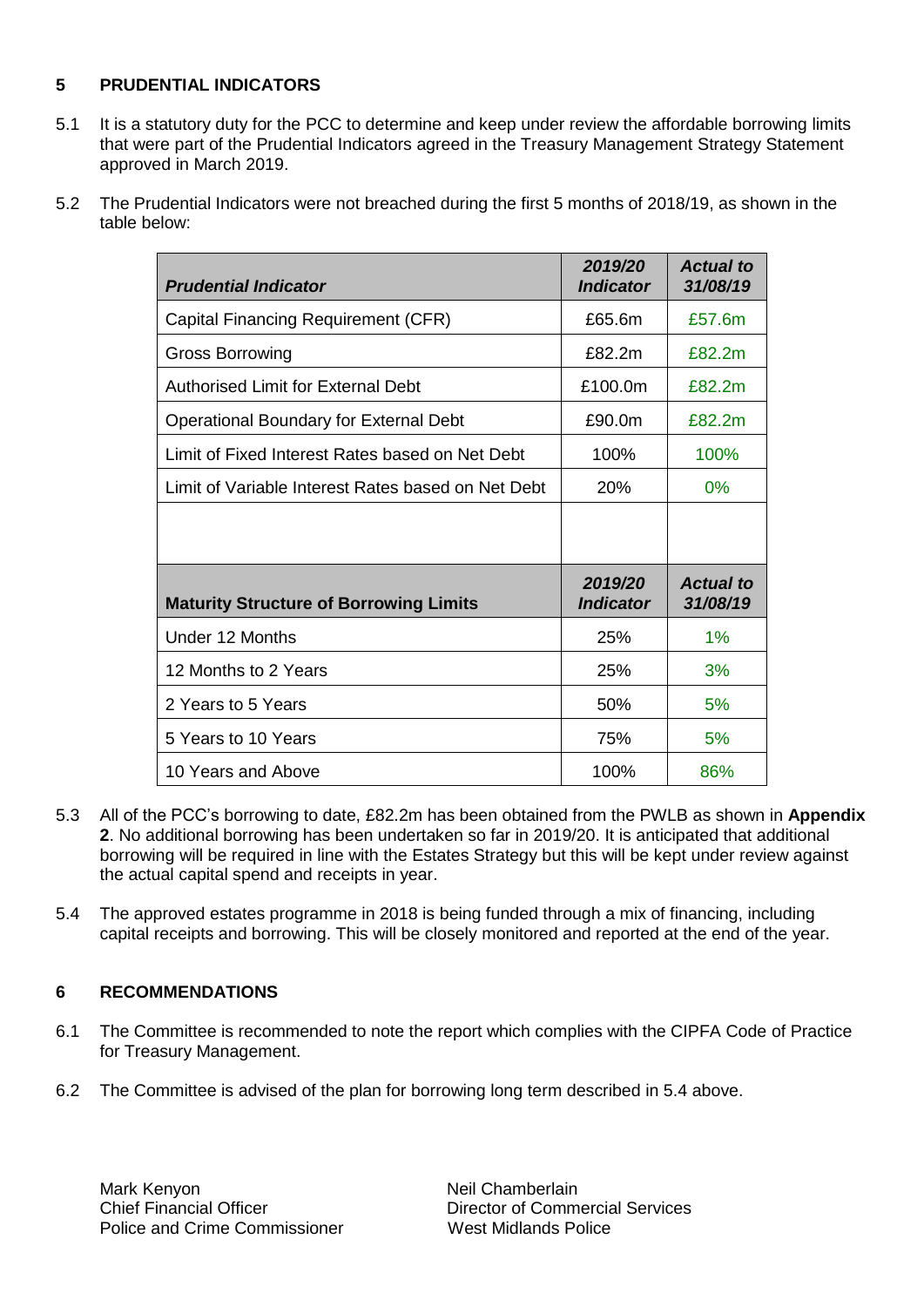#### **Appendix 1**

#### **INVESTMENTS AS AT 06/09/19**

| <b>Maturity</b> | <b>Borrower</b>                         | <b>Broker</b>  | Principal   | Rate | Rating                 |
|-----------------|-----------------------------------------|----------------|-------------|------|------------------------|
| 09-Sep-19       | <b>Nat West</b>                         | <b>DIRECT</b>  | 23,600,000  | 0.05 | $A + F1a$              |
| 16-Sep-19       | <b>Walsall MBC</b>                      | <b>CDB</b>     | 10,000,000  | 0.80 | Local Authority        |
| 25-Sep-19       | <b>Leeds City Council</b>               | <b>BUTLERS</b> | 5,000,000   | 0.60 | <b>Local Authority</b> |
| 25-Sep-19       | Derbyshire County Council               | <b>BUTLERS</b> | 13,000,000  | 0.55 | Local Authority        |
| 25-Sep-19       | <b>Coventry BS</b>                      | <b>PREBON</b>  | 5,000,000   | 0.51 | $A - F1$               |
| 17-Oct-19       | Leeds City Council                      | <b>BUTLERS</b> | 10,000,000  | 0.65 | Local Authority        |
| 18-Nov-19       | London Borough of Barking &<br>Dagenham | <b>PREBON</b>  | 5,000,000   | 0.70 | Local Authority        |
| 25-Nov-19       | London Borough of Barking &<br>Dagenham | <b>PREBON</b>  | 5,000,000   | 0.70 | <b>Local Authority</b> |
| 06-Dec-19       | Slough BC                               | <b>BUTLERS</b> | 5,000,000   | 1.00 | Local Authority        |
| 19-Dec-19       | Slough BC                               | <b>PREBON</b>  | 5,000,000   | 1.00 | <b>Local Authority</b> |
| 20-Dec-19       | London Borough of Southwark             | <b>CDB</b>     | 10,000,000  | 1.00 | Local Authority        |
| 20-Dec-19       | Surrey Heath BC                         | <b>CDB</b>     | 10,000,000  | 1.00 | Local Authority        |
| 07-Jan-20       | Northumberland County Council           | <b>CDB</b>     | 10,000,000  | 0.75 | Local Authority        |
| 08-Jan-20       | Darlington Borough Council              | <b>BUTLERS</b> | 5,000,000   | 1.15 | Local Authority        |
| 24-Jan-20       | <b>Blackpool Borough Council</b>        | <b>CDB</b>     | 10,000,000  | 0.95 | <b>Local Authority</b> |
| 24-Jan-20       | London Borough of Croydon               | <b>CDB</b>     | 10,000,000  | 1.00 | Local Authority        |
| 24-Jan-20       | Salford City Council                    | <b>BUTLERS</b> | 5,000,000   | 0.99 | Local Authority        |
| 24-Jan-20       | <b>Blaenau Gwent BC</b>                 | <b>PREBON</b>  | 3,000,000   | 0.82 | Local Authority        |
| 06-Jul-20       | London Borough of Croydon               | <b>PREBON</b>  | 10,000,000  | 1.30 | Local Authority        |
| 08-Jul-20       | Isle of Wight County Council            | <b>PREBON</b>  | 15,000,000  | 1.15 | <b>Local Authority</b> |
| 13-Aug-20       | Staffordshire Moorlands DC              | <b>BUTLERS</b> | 1,000,000   | 2.05 | Local Authority        |
| 28-Aug-20       | <b>Fife Council</b>                     | <b>BUTLERS</b> | 5,000,000   | 1.75 | <b>Local Authority</b> |
| 25-Mar-22       | Wokingham BC                            | <b>PREBON</b>  | 5,000,000   | 1.45 | <b>Local Authority</b> |
|                 |                                         |                |             |      |                        |
|                 |                                         | <b>TOTAL</b>   | 185,600,000 |      |                        |
| 5 to 10 years   | <b>CCLA</b>                             |                | 5,000,000   |      | <b>Property Fund</b>   |

- Long Term Ratings AAA to DDD the best quality to junk bonds
- Short Term Ratings F1+ to F3 the safest to the riskier
- Viability Rating aaa to bbb
- Local Authorities are assumed to have the same ratings as UK Government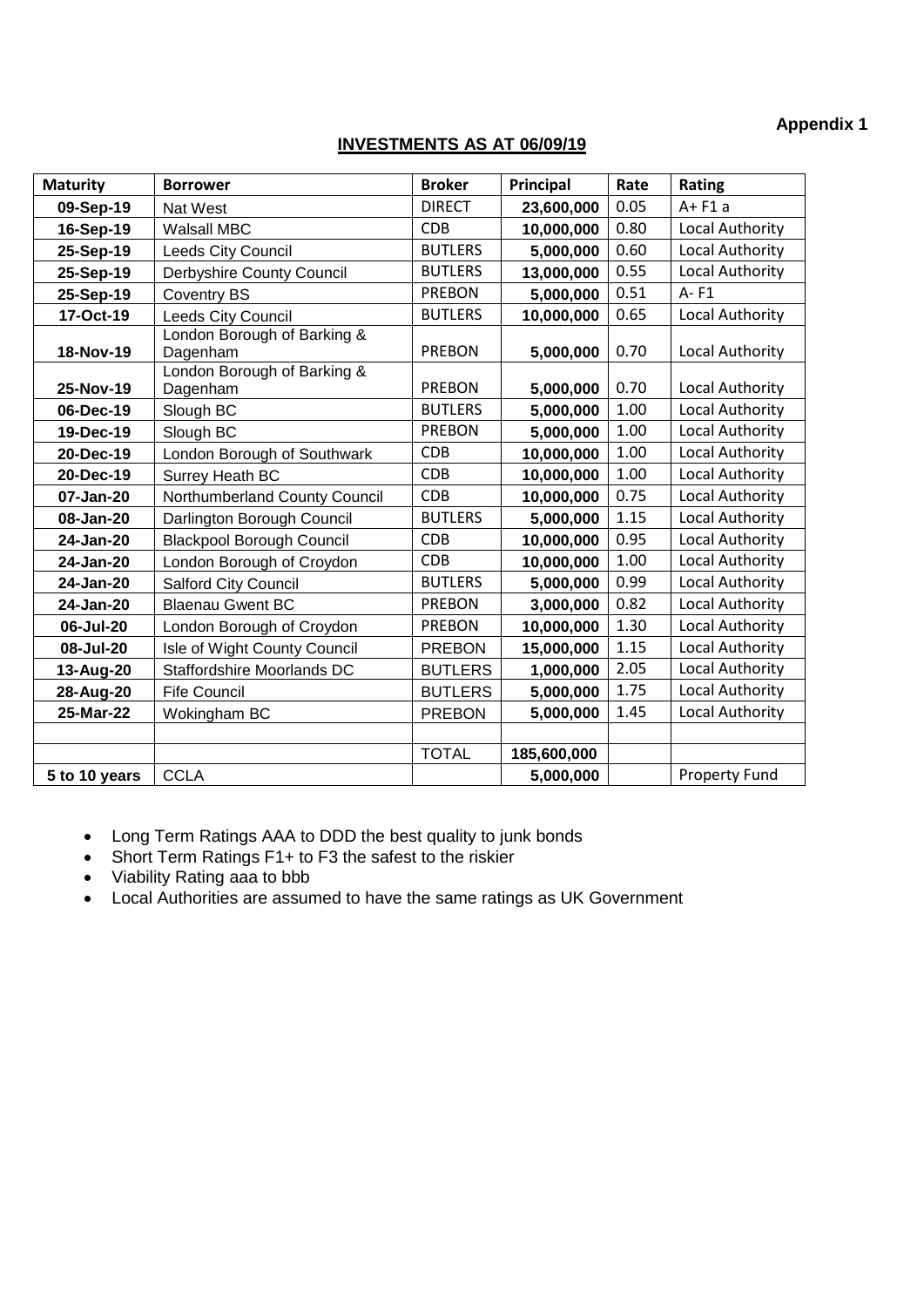#### **TREASURY MANAGEMENT REPORT: AUGUST 2019**

#### **1. LONG TERM EXTERNAL BORROWING**

|                                |             |                 | <b>JULY</b> |         | <b>AUGUST</b> |               |
|--------------------------------|-------------|-----------------|-------------|---------|---------------|---------------|
|                                |             |                 | £000        | $\%$    | £000          | $\frac{0}{0}$ |
| Balance b/fwd                  |             |                 | 82,167      |         | 82,167        |               |
| Loans raised in month          |             |                 | 0           |         | 0             |               |
| Loans repaid in month          |             |                 | $\mathbf 0$ |         | 0             |               |
| Balance c/fwd                  |             |                 | 82,167      |         | 82,167        |               |
|                                |             |                 |             |         |               |               |
| Average Fixed Interest Rate    |             |                 |             | 3.66%   |               | 3.66%         |
| Average Variable Interest Rate |             |                 |             | 0.00%   |               | 0.00%         |
| Average Overall Interest Rate  |             |                 |             | 3.66%   |               | 3.66%         |
|                                |             |                 |             |         |               |               |
| Loan No.                       |             | <b>Maturity</b> |             |         |               |               |
| 480123                         | F           | 15/10/2019      | 550         | 6.5000% | 550           | 6.5000%       |
| 480124                         | F           | 15/10/2023      | 800         | 6.6250% | 800           | 6.6250%       |
| 480125                         | F           | 15/10/2024      | 2,200       | 6.6250% | 2,200         | 6.6250%       |
| 480126                         | F           | 15/10/2025      | 2,000       | 6.6250% | 2,000         | 6.6250%       |
| 480785                         | F           | 31/03/2023      | 580         | 6.1250% | 580           | 6.1250%       |
| 480784                         | F           | 31/03/2023      | 2,420       | 6.1250% | 2,420         | 6.1250%       |
| 485901                         | F           | 01/09/2061      | 2,000       | 4.8750% | 2,000         | 4.8750%       |
| 490558                         | F           | 01/09/2020      | 2,830       | 4.3500% | 2,830         | 4.3500%       |
| 491185                         | F           | 23/01/2051      | 15,000      | 3.7000% | 15,000        | 3.7000%       |
| 491764                         | F           | 15/06/2056      | 5,587       | 4.4500% | 5,587         | 4.4500%       |
| 493148                         | F           | 01/03/2057      | 8,200       | 4.3500% | 8,200         | 4.3500%       |
| 494753                         | F           | 15/08/2058      | 5,000       | 4.3900% | 5,000         | 4.3900%       |
| 508139                         | $\mathsf F$ | 07/12/2068      | 10,000      | 2.6400% | 10,000        | 2.6400%       |
| 508154                         | F           | 10/12/2068      | 10,000      | 2.5400% | 10,000        | 2.5400%       |
| 508496                         | F           | 12/02/2069      | 5,000       | 2.3700% | 5,000         | 2.3700%       |
| 509005                         | F           | 28/03/2069      | 10,000      | 2.1600% | 10,000        | 2.1600%       |
|                                |             |                 |             |         |               |               |
|                                |             |                 | 82,167      |         | 82,167        |               |
| <b>Proportion Variable</b>     |             |                 | 0.00%       |         | 0.00%         |               |
| <b>Proportion Fixed</b>        |             |                 | 100.00%     |         | 100.00%       |               |